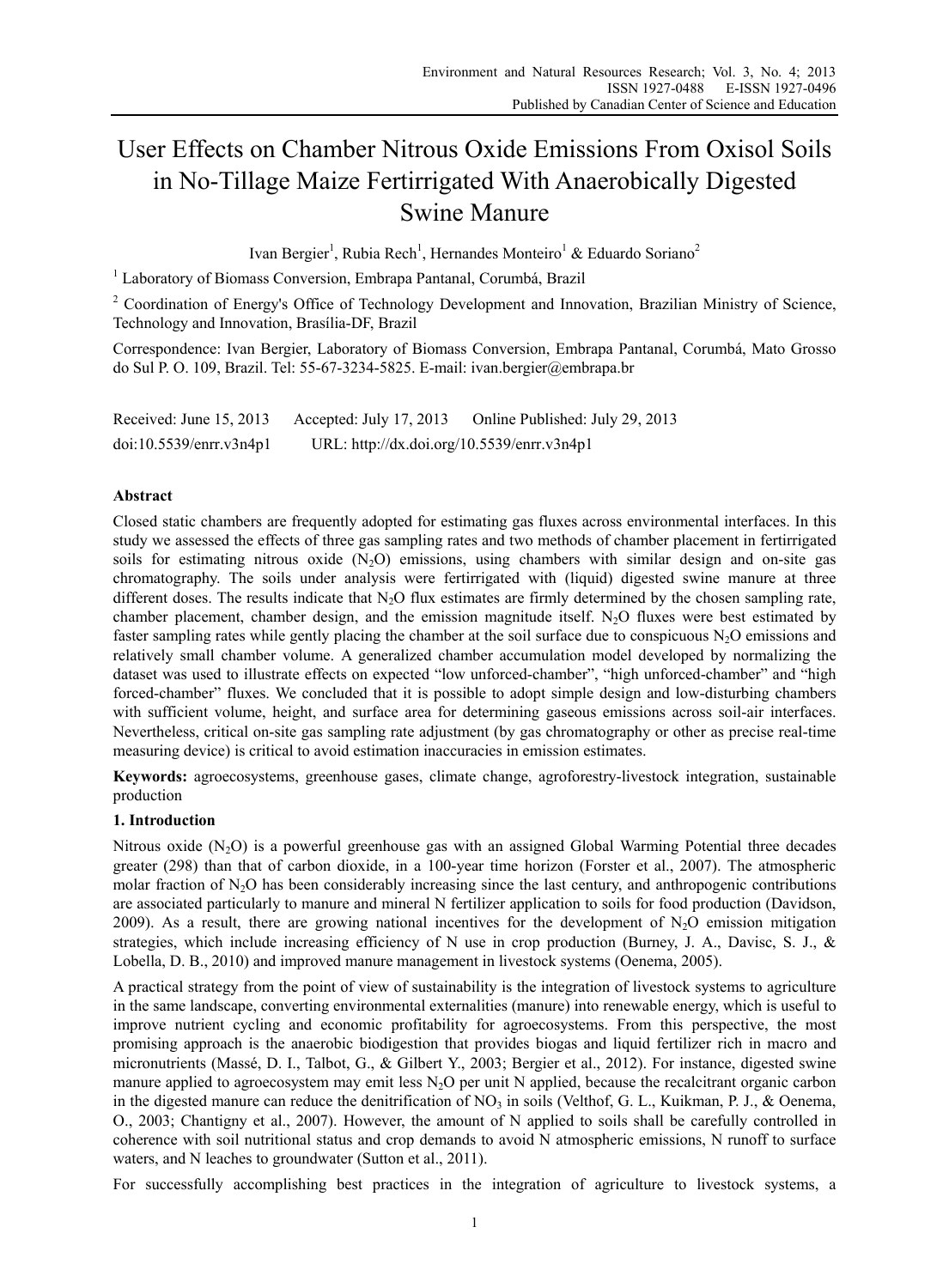well-designed monitoring approach must be implemented for modeling, hence simulating scenarios to achieve "best" configuration system performance. We have initiated a long term monitoring program for evaluating the application of digested swine manure over an integrated agroecosystem including forestry (eucalyptus), no-tilling crop rotation, and cultivated pasture. By improving soil fertilization it is expected to increase the productivity of the agroecosystem whilst mitigating nutrient losses to atmospheric, terrestrial, and aquatic environments. In specific, the  $N<sub>2</sub>O$  monitoring is essential to regulate or develop strategies to accomplish lower greenhouse gas emissions from the swine-agroecosystem integration.

Although controversial, a low-cost method for estimating fluxes is the acquisition of gas samples from an enclosed volume (chamber) attached to the soil-air interface (Hutchinson, G. L., & Livingston, G. P., 2001). In crops with artificial N inputs, chamber and micrometeorological flux estimations (Laville, P., Jambert, C., Cellier, P., & Delmas, R., 1999) are supposed to capture the connection on N2O fluxes with the soil water filled pore space and denitrification rate (Singurindy et al., 2009), though it seems that micrometeorological technique is inadequate for estimating low emissions while chambers can underestimate above average fluxes (Wang et al., 2013). Chamber artifacts and biases can cause serious errors in gas exchange measurements, but these sources of error have been well described in the literature and can be minimized or avoided (Davidson et al., 2002). The difficulties for estimating accurate gaseous emissions are related to i) positive (negative) inner pressure by chamber compression (gas sampling) (Hutchinson et al., 2001; Davidson et al., 2002; Christiansen et al., 2011), ii) depth of chamber insertion into sandy or clay soils (Hutchinson et al., 2001), iii) manual sampling with no headspace mixing (Christiansen et al., 2011), and iv) deformation (extinction) of the  $N_2O$  gradient into the chamber (Rochette et al., 2011). Contributing to filling these gaps, we show that, for a constant chamber volume and at relatively high  $N_2O$  emission rates, forced placement of the chamber, large sampling rate and general linear regression assumptions may provide underestimated fluxes. We further derive a logistic generalized model adjusted to a normalized dataset to improve the understanding of user effects on chamber deployments, allowing minimization of inaccuracies in  $N_2O$  flux estimates through statistical regression models.

# **2. Method**

#### *2.1 Local Information*

Embrapa and an agribusiness cooperative (Cooasgo) has joined efforts to create a demonstration unit for implementing the first long-term monitoring swine-agroecosystem integration in Brazil. Several parameters will be obtained over this swine-agroecosystem experiment. The study area is located in São Gabriel do Oeste, Mato Grosso do Sul estate, in the Upper Taquari River Basin (19°17'26.58"S, 54°36'10.33"W), adjacent to the Pantanal wetland and over the Guarani Aquifer.

The land-use changes of the Brazilian Cerrado with Embrapa technology have been promoting expressive increases in the crop productivity over the last 30 years. On the other hand, the Pantanal is one of the largest wetlands of the world with unique biodiversity. The vast Guarani Aquifer has singular water drinkability and stores as much water as the whole Amazon basin. Therefore, the technologies of biodigestion and biogas-to-energy (Rieger, 2006) have been essentially advanced in the region to cope with the disposal of large quantities of swine manure, reducing impacts over Cerrado soils, Pantanal rivers, and Guarani groundwater. In addition, the recent integration of intensive swine with renewable energy and grain/beef/wood production has been viable especially due to significant revenue to both small and medium farmers in cooperatives.

#### *2.2 Swine-Agroecosystem Integration*

Figure 1 illustrates the sustainable farm approach integrating intensive swine livestock to agriculture with the aim to enhance productivity and revenue, while mitigating environmental pollution. The systemic approach involves the efficient use of an anaerobic digester for continuously produce biogas and liquid digested manure for fertirrigation (irrigation of large areas with the liquid digested manure). Practically the entire system following the swine feedlot is operated by renewable energy and fertilizers, minimizing the dependence on fossil fuel resources (diesel oil and Haber-Bosch reactive N). The flow of liquid manure fertilizer is indicated by green lines and the biogas flow is represented by blue lines.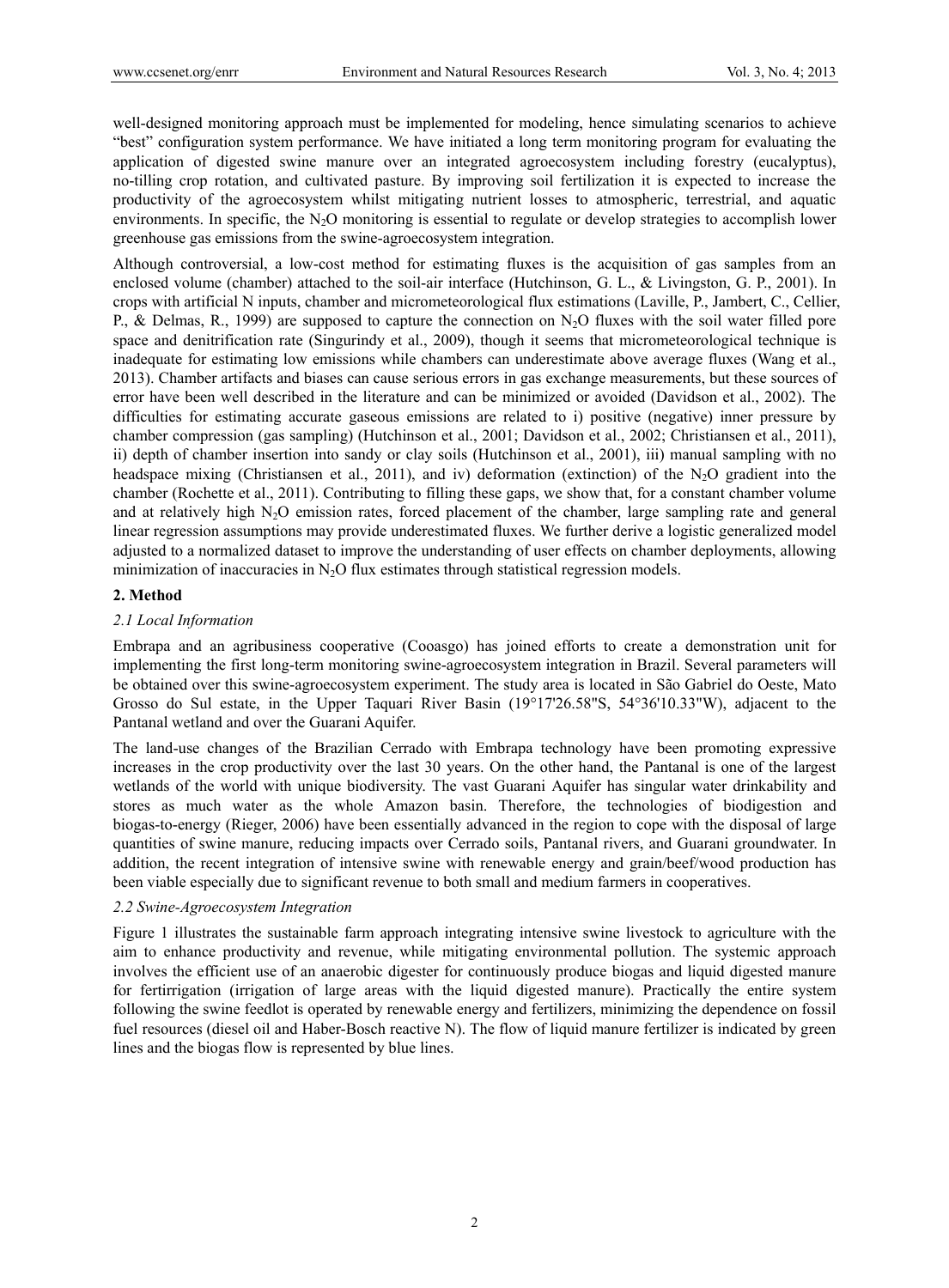

Figure 1. Location of the study site (box above, digital elevation data obtained in http://srtm.csi.cgiar.org/SELECTION/inputCoord.asp) and schematic description of the integrated swine-agroecosystem monitored for air, soil and water qualities (box below)

Environmental pollution converted to revenue such as CER (Certified Emission Reduction), renewable energy (red lines) and integrated crop is indicated by \$ clouds. Under local climate conditions and standardized feed intake, three cycles per year of two thousand swine produces roughly 400 thousand cubic meters of biogas with 50 to 60% as CH4 by volume. A fraction of the biogas has been burnt for CER while the remainder is easily directed to produce about 50 kW of continuous power in local diesel-to-biogas adapted generator (Rieger, 2006) with an energy efficiency of  $\sim$ 40%<sup>2</sup>. The remaining biogas eventually feeds a diesel-to-biogas adapted hydraulic pump<sup>2</sup> to draw liquid fertilizer from the lagoon to a fertirrigation system (450-m dragging hard hose reel with a gun cart traveler) for dispersing it in a "rainy" mode over stripes of 60 meters width (2.7 hectares per line of dragging). The annual 7.3 thousand cubic meters of liquid fertilizer about 7.4 ton of organic N-NH<sub>4</sub> per year can be applied, for instance, to 20 hectares of integrated forestry/grain-pasture-rotation over two crop seasons, providing about 180 kg N-NH<sub>4</sub>·hectare<sup>-1</sup>·crop<sup>-1</sup> in addition to other important macro (P, K) and micronutrients<sup>2</sup>.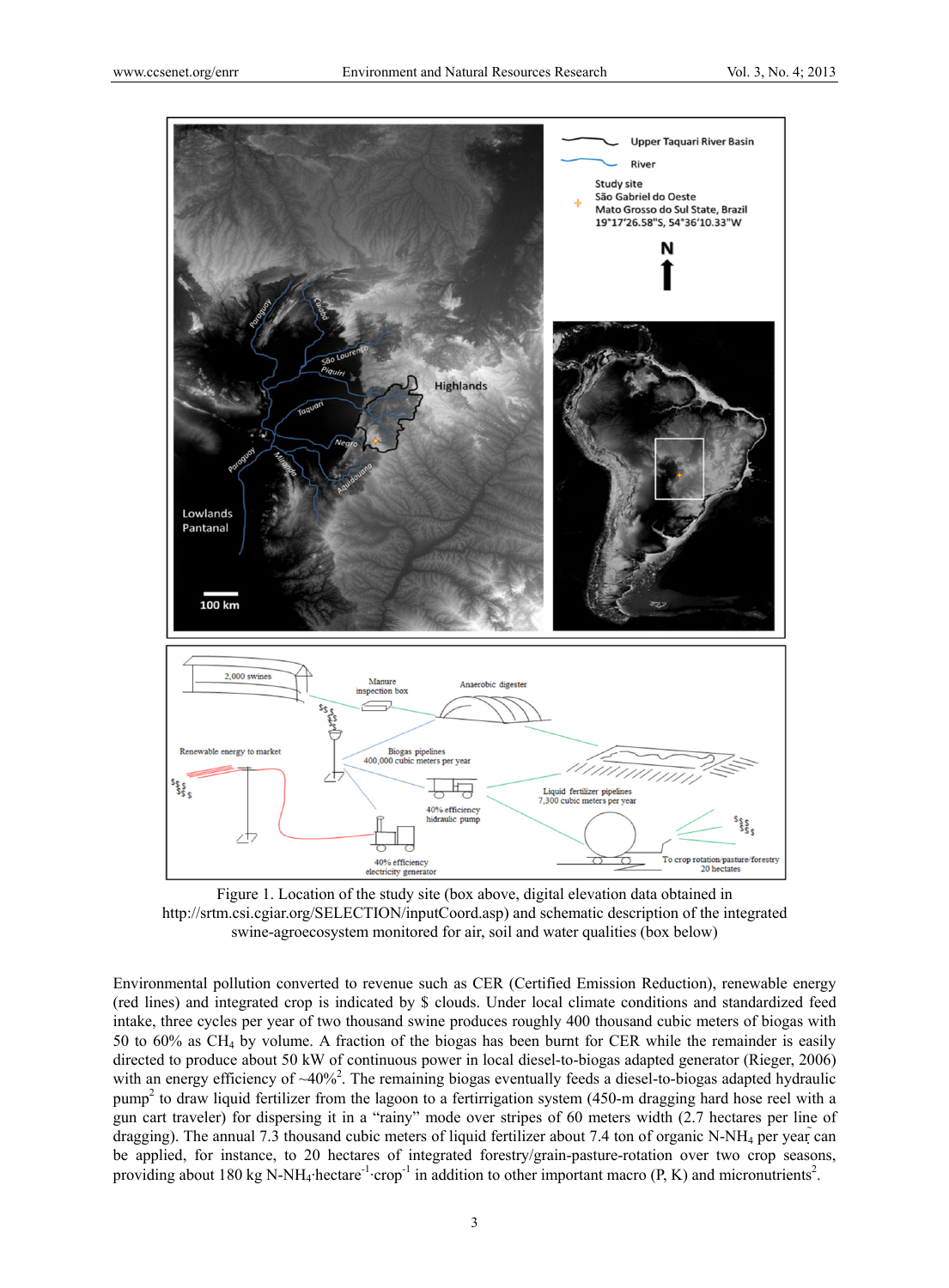### *2.3 Sampling Procedures*

We have delimited three fertirrigated stripes planted with maize in 3 dosage treatment plots of  $20 \times 20$  m over no-tillage clay (oxisol) soils. The flux dataset was obtained using three static chambers at each plot operated by three different users in the same time of  $10<sup>th</sup>$  May, 2012. Information on the sampling scheme and the amount of N applied (mostly as reduced N-NH4) is presented in Table 1. The "rainy" fertirrigation at each plot was measured by fitting at the soil surface three 7.5-cm diameter cup collectors made in PVC. The captured liquid volume for each cup was determined after a few hours of the fertirrigation procedure.

Table 1. Description of the chamber flux measurements across the soil-air interface of maize fertirrigated plots

|                                                                                                                     | Plot 1                      | Plot 2                                          | Plot 3 |
|---------------------------------------------------------------------------------------------------------------------|-----------------------------|-------------------------------------------------|--------|
| Dosage of liquid fertilizer applied at the top soil level $(L.m^2)$ 1.77 $\pm$ 0.06 2.38 $\pm$ 0.11 5.79 $\pm$ 0.22 |                             |                                                 |        |
| Dosage of N-NH <sub>4</sub> applied at the top soil level $(g.m^{-2})^a$                                            |                             | $1.79 \pm 0.07$ $2.41 \pm 0.11$ $5.86 \pm 0.23$ |        |
| Number of chambers                                                                                                  |                             |                                                 | 3      |
| Number of users                                                                                                     | 3                           | 3                                               | 3      |
|                                                                                                                     | User 1                      | User $2$                                        | User 3 |
| Gas sampling rate $\Delta t$ (minutes) with 60-mL plastic syringes                                                  | $\mathcal{D}_{\mathcal{L}}$ | 4                                               | 6      |
| Method of chamber attachment to the soil-air interface                                                              | Unforced                    | Forced                                          | Forced |

<sup>a</sup> Obtained by subtracting from 2.8 g N-NH<sub>4</sub>.L<sup>-1</sup> 54% losses as volatilization from lagoon and fertirrigation procedure.

# *2.4 Experimental Manipulations or Interventions*

Gas flux measurements were made 1-2 weeks after fertirrigation depending on the measured plot. The three chambers were identically constructed in PVC (31 cm diameter  $\times$  15 cm height) with a sharp cutting edge to allow rotating hand-forcing attachment of the chamber into the soil surface. Such configuration was based on the assumption that the use of a "semi-permanent collar" minimizes soil disturbances, especially in fertirrigated soils. Collars can result in biased measurements when they affect soil moisture by preventing run-off, affect soil temperature by shading the soil, and affect gas exchange by formation of shrinkage cracks at the collar-soil interface (Rochette et al., 2011). It was decided not to remove the plant residue layer covering the top soil, left in the ground in the previous soybean crop.

Only two users (2 & 3) were allowed to rotate and force the chamber at about 1 cm into the soil. User number 1 gently fitted (unforced rotation) the chamber to the soil surface (penetration << 1 cm). At the middle top of the chamber, in a small aperture, it was bonded a syringe needle port without the metal needle (the metal needle was broken and removed to avoid handling injuries in the field). The 5-mm inner diameter port for the gas sampling syringe was nearly aligned to the external top chamber surface while the remaining plastic body of the broken syringe port was inserted into the chamber. A gas sample with a 60-mL plastic syringe was acquired only after a single slow flushing procedure. Between two consecutive gas samplings, the aperture was left open for a few moments (less than 15 seconds). In relation to the external 5-mm diameter syringe port, the small < 1 mm diameter of the broken needle hole allowed inner chamber pressure equilibration after sampling with minimal influence of the well-known wind-induced Venturi effect on fully vented chambers (Conen & Smith, 1998; Bain et al., 2005). The sampling rate was different for each user (Table 1) though the number of gas samples for the deployments were fixed at  $n = 4$  because the uncertainty of an eventual non-linear component of the concentration versus time curve cannot be assessed with  $n \lt 4$  sampling points (Rochette et al., 2011).

N2O quantification of gas samples stored in syringes was immediately carried out with nitrogen 5.0 carrier/make-up gas line coupled to a SRI GC8610 gas chromatography system equipped with a <sup>63</sup>Ni Electron Capture Detector ECD. The GC/ECD system has an automated 1-ml solenoid sample loop to improve the analytical certainty. Each 60-ml gas sample syringe was directly measured in duplicates (30 ml each time) to assess analytical errors (measured as 2% on average) and we used the obtained mean value in data analysis and modeling. Chromatographic peaks were integrated individually and a certified gas standard (White Martins) containing  $0.316$  mol·mol<sup>-1</sup> of N<sub>2</sub>O was used for calibration.

N<sub>2</sub>O fluxes (F) from fertirrigated plots measured by different users were calculated by linear regressions between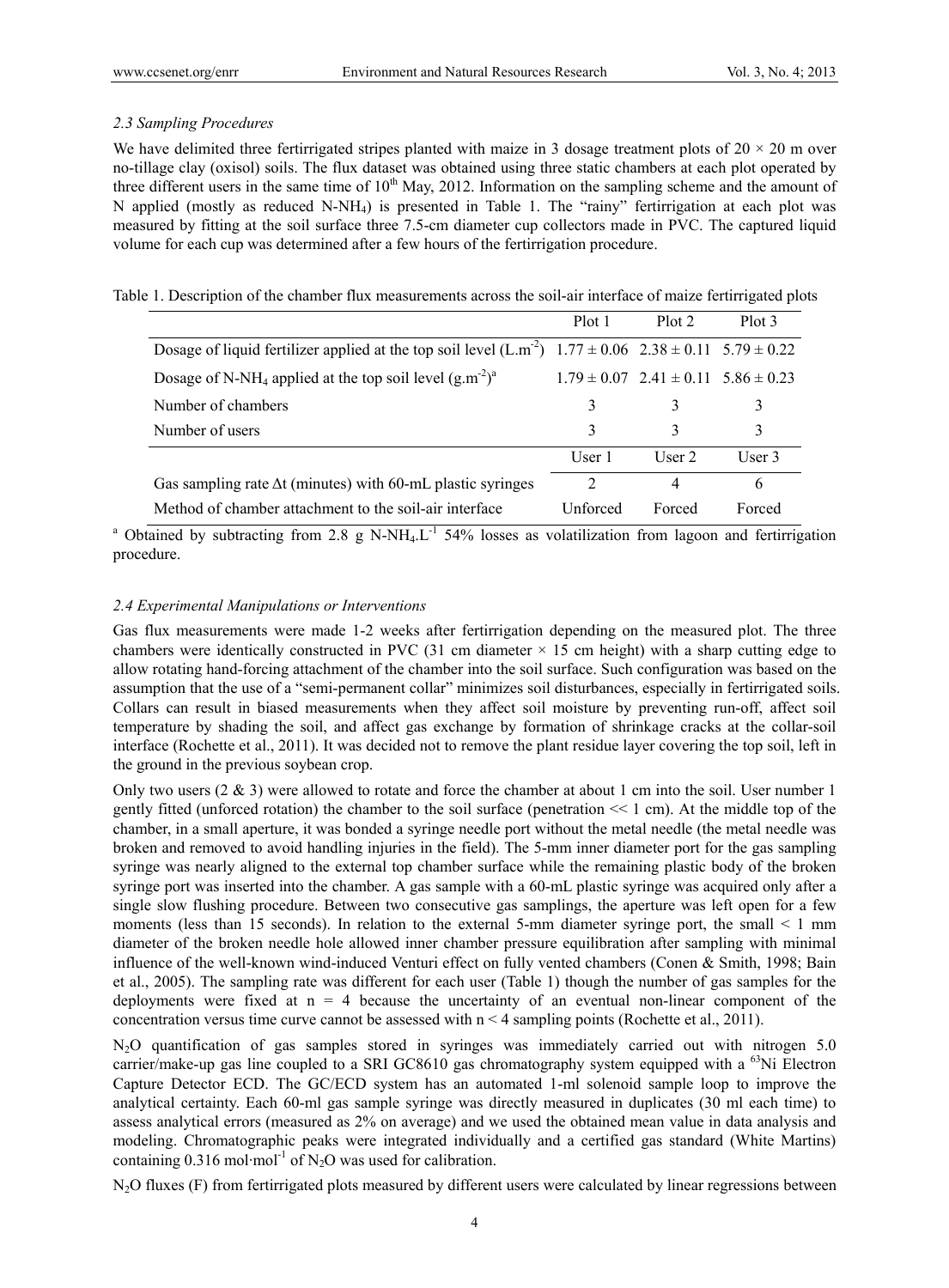the changes of the molar fraction of the gas inside the chamber with time (C/t). These values were then associated to the molar mass of N<sub>2</sub>O (M), chamber surface area (A), volume (V), laboratory temperature (T) and pressure (P) by  $F = (C/t) \times M \times PV/(ART)$ , where R is the ideal gas constant.

# **3. Results and Discussion**

#### *3.1 Field Data*

Figure 2 shows the time evolution of the  $N<sub>2</sub>O$  molar fraction measured in the chamber deploy experiments. We clearly note from Figure 2 that the more  $N-NH_4$  offered to the soil system (Table 1) the higher is the corresponding  $N_2O$  molar fractions inside the chambers (Figure 2A).



Figure 2. Time evolution of the N<sub>2</sub>O molar fraction for nine static chamber deployments in three fertirrigated plots (A), operated by three different users (B). Refer to Table 1 for additional information on plot fertirrigation dosages and user operations)

Conversely, see in Figure 2B that depending on the chosen technique in the field sampling (Users) the linear gas flux estimates are fully contrasting with the previous deduction (see also Table 2). User 1 data obtained N2O ranges (the difference between maximum and minimum molar fraction values) of 0.148 and 0.182 mol·mol<sup>-1</sup> in Plots 1 and 2, respectively. The same ranges obtained by User 2 are respectively 0.058 and 0.051 mol·mol<sup>-1</sup> and for User 3 are respectively 0.088 and 0.053 mol·mol<sup>-1</sup>. In other words, the time-derived gradient of N<sub>2</sub>O was reduced in 1.7 to 3.6 times by forcing the chambers in the soil surface at the start of the deployments. This artifact reflected in  $N_2O$  flux underestimation by Users 2 and 3 by 6- to 15-fold, despite of the reasonable values of goodness-of-fit  $R^2$  (Table 2).

|        | User 1                                                             |       | User 2                          |       | User $3$                                                           |       |
|--------|--------------------------------------------------------------------|-------|---------------------------------|-------|--------------------------------------------------------------------|-------|
|        | Flux (mg N <sub>2</sub> O.m <sup>-2</sup> .h <sup>-1</sup> ) $R^2$ |       | Flux (mg $N_2O.m^{-2}.h^{-1}$ ) | $R^2$ | Flux (mg N <sub>2</sub> O.m <sup>-2</sup> .h <sup>-1</sup> ) $R^2$ |       |
| Plot 1 | 0.392                                                              | 0.887 | 0.060                           | 0.660 | 0.068                                                              | 0.738 |
| Plot 2 | 0.453                                                              | 0.831 | 0.047                           | 0.558 | 0.042                                                              | 0.971 |
| Plot 3 | 0.122                                                              | 0.846 | 0.104                           | 0.920 | 0.036                                                              | 0.848 |

Table 2. N<sub>2</sub>O emissions as measured by usual linear regressions with acceptable goodness of fit  $R^2$ 

Besides, the gas sampling rate is an important choice to be considered, especially at high emission rates induced by considerable soil N inputs. In Figure 2A it is possible to note for Plots 1 and 2 that the N<sub>2</sub>O molar fraction increases quasi-linearly up to an asymptotic turning point at  $\sim$ 5 minutes. This might be a response of the chamber to saturation due to the deformation of the  $N_2O$  gradient downward (Rochette, 2011). Therefore, a chamber with the same surface area but with a greater height (up to a certain limit) would saturate at a deploy time >5 minutes and possibly at a higher molar fraction limit (due to greater headspace volume). The cause for not obtaining this behavior for Plot 3 by User 1 deployment can be assigned to very high  $N_2O$  emission fluxes at this site, as the amount of N applied is 2.4 to 3.3 as much of that applied to Plots 2 and 1, respectively. If this assumption is correct, the chamber volume was not enough to capture the initial  $N<sub>2</sub>O$  molar fraction increases at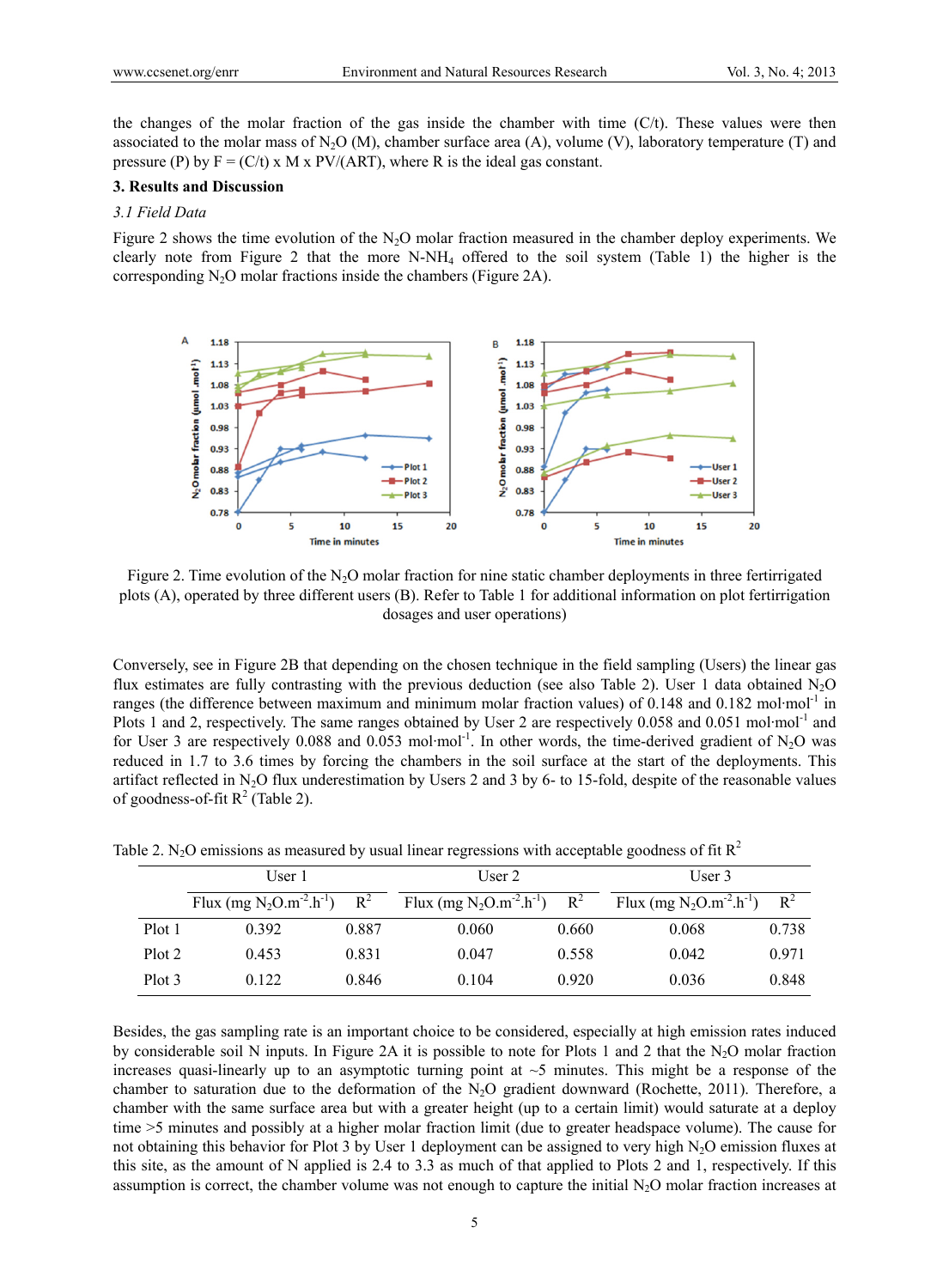Plot 3 (Figure 2A), that received a great amount of N (Table 1), even for  $t = 2$  minutes (User 1, Figure 2B), hence the molar fraction asymptotic limit was quickly achieved.

#### *3.2 Modeling Approach*

In this section we introduce a generalized chamber accumulation model by normalizing the dataset obtained in the field. The normalization was achieved by dividing each measurement by the maximum value obtained for each chamber deployment. The model was conceived based on the results verified in Figure 2A, in which is naturally expected the presence of a quasi-asymptotic regime for long chamber deploy time or for high soil emission fluxes. The iterative logistic model can be written as  $C(t+1) = C(t)e^{r[1-(C(t)/Cmax)]}$  where C is the normalized N<sub>2</sub>O molar fraction, t is the discrete time for  $t = 1$  minute, r is the logistic growth rate, and Cmax is the asymptotic value (indeed the real partial gas pressure at this point is a function of both chamber design and flux magnitude). The superposition of the normalized data over the generalized chamber accumulation model ( $r = 0.5$ ,  $C(t = 0) = 0.83$ , and Cmax = 1) is shown is Figure 3.



Figure 3. Generalized model overlaid to normalized chamber dataset for all plots/users

By this generalized model we can suitably assess different field  $(N_2O)$  emission source) and user (sampling method) patterns for our chamber design. We initially verified unforced (gently attached to the soil) chamber behavior accordingly to N<sub>2</sub>O emission sources of low (r = 0.04, C(t = 0) = 0.78 mol.mol<sup>-1</sup>, C<sub>max</sub> = 0.95 mol·mol<sup>-1</sup>) and high ( $r = 0.4$ ,  $C(t = 0) = 0.78$  mol·mol<sup>-1</sup>,  $C_{\text{max}} = 0.95$  mol·mol<sup>-1</sup>) magnitudes. Model outputs are shown in Figure 4A.

The "unforced high flux" model achieves the asymptotic behavior in about 5 minutes (Figure 4A), likewise to Plots 1 and 2 (Figure 2A). The "unforced low flux" model resembles a linear behavior up to 20 minutes (Figure 4A), though it is indeed a logistic model that reaches the asymptote far at  $t \sim 200$  minutes (not shown). In Figure 4B we plotted the linear regression goodness-of-fit  $R^2$  for increasing sampling n from 4 to 20 with t = 1 minute. For the "unforced low flux" model, a good linearity or acceptable goodness-of-fit is satisfied in the whole 20-minute deploy time range, which is, however, rarely observed for the "unforced high flux" model (Figure 4B).

The estimation of the gas flux rate do not change significantly for the "unforced low flux" model by increasing sampling n from 4 to 20 with  $t = 1$  minute. For the "unforced high flux" model the decreasing bias accentuates as a function of increasing n (Figure 4C). As a result, the higher the "likely emission flux", the greater should be the headspace volume of the chamber to decrease the asymptotic C<sub>max</sub> value and to increase the asymptotic time as  $t_{asymptote} \gg t_0$ . If chamber design is unchanged, minimal must be the sampling time t, which will tightly depend on the internal pressure recovery time under successive short-time depressurizing sampling events (Christiansen et al., 2011) or on the accuracy and detection limit of a continuous  $N_2O$  measuring system device.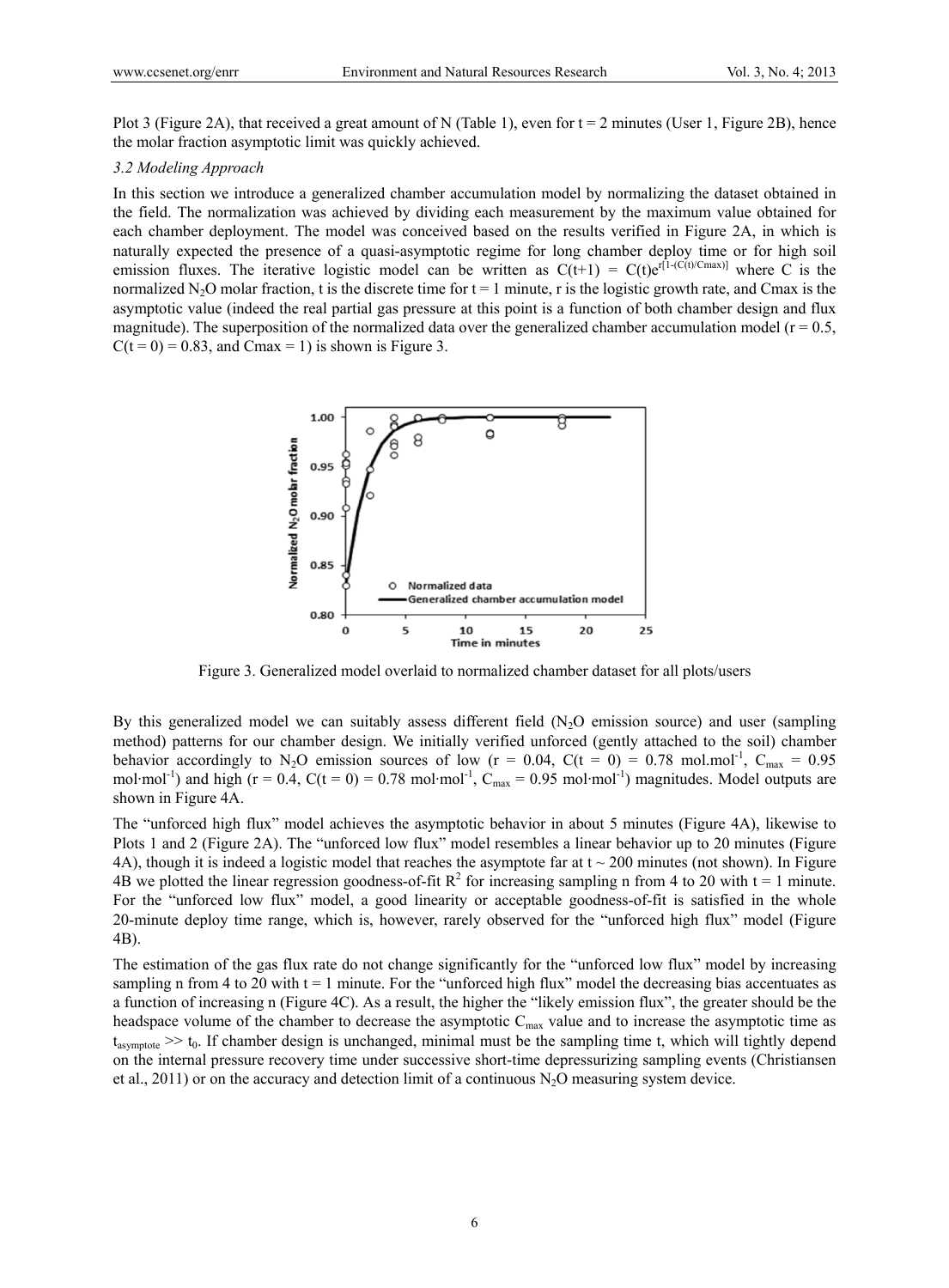

Figure 4. Comparison of low and high emissions fluxes for unforced chamber and a high flux forced chamber models (A), concerning the goodness-of-fit (B) for linearly estimated flux rates (C)

We used the same modeling approach to investigate the effect of forcing the chamber ( $C(t = 0) = 0.90$ ) mol.mol<sup>-1</sup>) in the soil surface under high emission flux ( $r = 0.4$ ,  $C_{\text{max}} = 0.95$  mol·mol<sup>-1</sup>) conditions (Figure 4A, dotted line). The decreasing bias is severely accentuated for the forced chamber in Figures 4B and 4C. Under chamber forcing imposed by user, a "likely emission flux" cannot be recovered from statistical regression procedures, even altering sampling time interval. Therefore, if the chamber is not gently attached to soil, also for chambers with associated pre-mounted collars, gas fluxes at the soil-air interface might be underestimated due to an abrupt increase in the  $N_2O$  molar fraction at the beginning of the chamber deployment. By discarding the initial gas samples, gas flux estimates is still inaccurate, despite of an eventual improve in the linear goodness-of-fit, because the headspace N2O molar fraction has already achieved or is already close to the asymptotic chamber-flux-specific  $C_{\text{max}}$  value. The forced chamber effect might be negligible only under sufficiently high chamber headspace volume or low gaseous source of emission that usually need enough deployment time to be accurately detectable (Davidson et al., 2002). Figure 5 summarizes main findings and premises discussed here.



Figure 5. Theoretical linear departure error of chamber models from "real flux" gaseous emission sources

We plotted the number of n samples in each modeled deployment presented in Figure 4 as a function of the percentage departure (error) from the best linear or "real" flux for  $n = 4$  (departure error = 0%). Despite of the underestimation observed for all modeled fluxes, the unforced low flux model (or analogously high headspace chamber for the same surface area) shows the lowest departure error comparatively to the "real flux" as n increases. That result is in agreement to Wang et al. (2013), whose suggest chamber fluxes lower than expected when compared to the micrometeorological technique due to failure to detect linearity/nonlinearity in the flux calculation.

#### *3.3 Implication of the Modeling to Real Data*

The modeling herein discussed was in a great extent derived from the dataset Plot/User experiment (Figure 2). It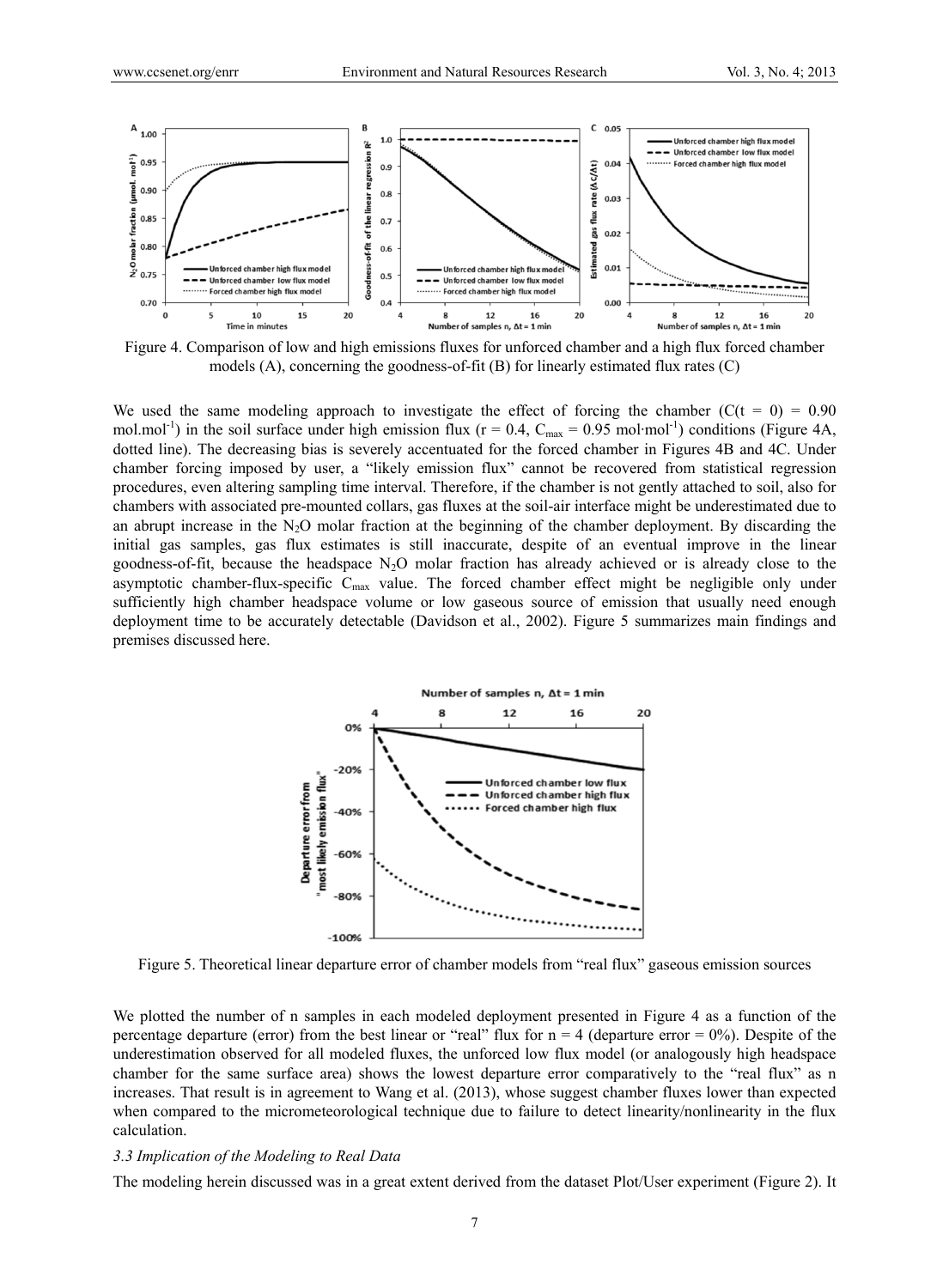allowed us to verify that, especially for a great source of a specific target gas, both chamber design (headspace volume (Conen, 2000) and chamber handling (placement and sampling rate) can be managed to the measurement be as close as possible from the "most likely flux". This approach is only possible with on-site measuring systems and the best options are continuous monitoring devices that do not interfere in chamber pressure while sampling (Christiansen et al., 2011), and are able to be attached to static and also dynamic chamber designs (Gao et al., 1997; Bergier et al., 2011). However, for trace gases with very small partial pressures in the atmosphere, such as N<sub>2</sub>O, a GC/ECD with a high signal-to-noise ratio in the field would be more precise, though restricting the measurements to the closed static chamber approach, and care must be taken to avoid chamber depressurization (Christiansen et al., 2011) and Venturi effects (Conen & Smith, 1998; Bain et al., 2005).

Applying the general findings to the dataset we can estimate by linear regressions the "best fluxes" for data obtained by User 1, discarding the last samples  $(n = 3)$  because they are likely already at the asymptotic regime. From this, we obtain for Plots 1 and 2 respectively 0.56 mg N<sub>2</sub>O·m<sup>-2</sup>·h<sup>-1</sup> ( $R^2 = 1.00$ ) and 0.66 mg N<sub>2</sub>O·m<sup>-2</sup>·h<sup>-1</sup> ( $R^2$ )  $= 0.94$ ). The measurement made by User 1 in plot 3 cannot be estimated through linear regression due to the high amount of the applied N, to the subsequent high soil N<sub>2</sub>O emission, and hence faster chamber saturation in the asymptotic regime.

In order to assess the coherence in the magnitude of the measured fluxes, we constructed a realistic N budget. Table 3 summarizes information on N inputs through fertirrigation, nitrification rates estimated by laboratory analysis (Fernandes et al., 2012), N<sub>2</sub>O emissions from User 1 data, the nitrification period required to transform all N-NH<sub>4</sub> inputs to -N-NO<sub>3</sub>, and the elapsed time of the measured N<sub>2</sub>O flux after fertirrigation. The N budget in Table 3 presents reasonable consistency, where the elapsed times for the chamber deployments are suitably below the minimal theoretical time to convert all N-NH<sub>4</sub> to N-NO<sub>3</sub>, and for Plots 1 and 2 the hourly N-N<sub>2</sub>O fluxes is about 3.4 to 3.8% of the hourly converted N-NO<sub>3</sub>. From these proportions, and assuming that a great fraction of the N<sub>2</sub>O emissions at local conditions is derived from denitrification, though possibly concurrently derived from nitrification (Singurindy et al., 2009; Marschner & Rengel, 2007; Zhang et al., 2011), we can roughly estimate that N<sub>2</sub>O emissions from Plot 3 might be in between 0.502 to 0.560 mg N-N<sub>2</sub>O·m<sup>-2</sup>·h<sup>-1</sup> (1.58 to 1.76 mg  $N_2O·m^{-2}·h^{-1}$ ).

|        | Applied N<br>through<br>fertirrigation | <b>Estimated linear</b><br>nitrification rate          | Nitrous oxide<br>emissions (User 1)<br>on $10^{th}$ May 2012 | Minimal time to<br>fully convert<br>$N-NH_4$ to $N-NO_3$ | Elapsed time after<br>fertirrigation for<br>chamber deployments |
|--------|----------------------------------------|--------------------------------------------------------|--------------------------------------------------------------|----------------------------------------------------------|-----------------------------------------------------------------|
|        | mg N-NH <sub>4</sub> .m <sup>-2</sup>  | mg N-NO <sub>3</sub> .m <sup>-2</sup> .h <sup>-1</sup> | mg N-N <sub>2</sub> O.m <sup>-2</sup> .h <sup>-1</sup>       | days                                                     | days                                                            |
| Plot 1 | 1794                                   | 4.731                                                  | 0.179                                                        | 16                                                       | 13                                                              |
| Plot 2 | 2405                                   | 6.246                                                  | 0.212                                                        | 16                                                       | 12                                                              |
| Plot 3 | 5860                                   | 14.816                                                 | $0.502$ to $0.560^{\circ}$                                   | 17                                                       | 8                                                               |

Table 3. Preliminary nitrogen cycling data for swine-agroecosystem integrations

 $\alpha$ <sup>a</sup> Calculated as 3.4 to 3.8% of the N-NO<sub>3</sub> input.

Alternatively, a fraction of the N<sub>2</sub>O emissions measured in  $10<sup>th</sup>$  May 2012 can be also explained by soil fertilization with NPK 10-15-15 (equivalently to 1000 mg N·m<sup>-2</sup>) while seeding maize in  $24<sup>th</sup>$  March 2012. Therefore, total N inputs for Plots 1, 2 and 3 might actually be 2794, 3405 and 6860 mg·N·m<sup>-2</sup>, respectively. Considering the additional N-NPK, the proportion of the estimated N-N2O emissions in relation to the total N inputs might drop to 2.43 to 2.48%, still above the default value of 1% suggested by IPCC (2006), but within the range of other studies (see Meyer et al., 2006; Table 2 in Zhang et al., 2012). Note that our chamber data is small and was constrained for "most likely flux" estimates (as presented in the modeling section) and we have not removed the crop residue in the top soil. The reason for not cleaning the top soil is that at no-tillage agroecosystems a reasonable fraction of the fertirrigation fertilizer shall be bacterially processed in this organic layer (Assis et al., 2003; Luz, 2007). The important finding we highlight is that there is no standard "magic" chamber design suitable to cover greenhouse gas flux estimates over a broad range of soil (or water) interfaces. More importantly is to understand the behavior of the chamber flux accordingly to chamber design, "most likely instantaneous flux" and user interaction with the chamber. Moreover, linear goodness-of-fit should be critically evaluated as a criterion for accepting linear regressions for chamber fluxes as it can be more exponential than formerly thought (Kutzbach et al., 2007).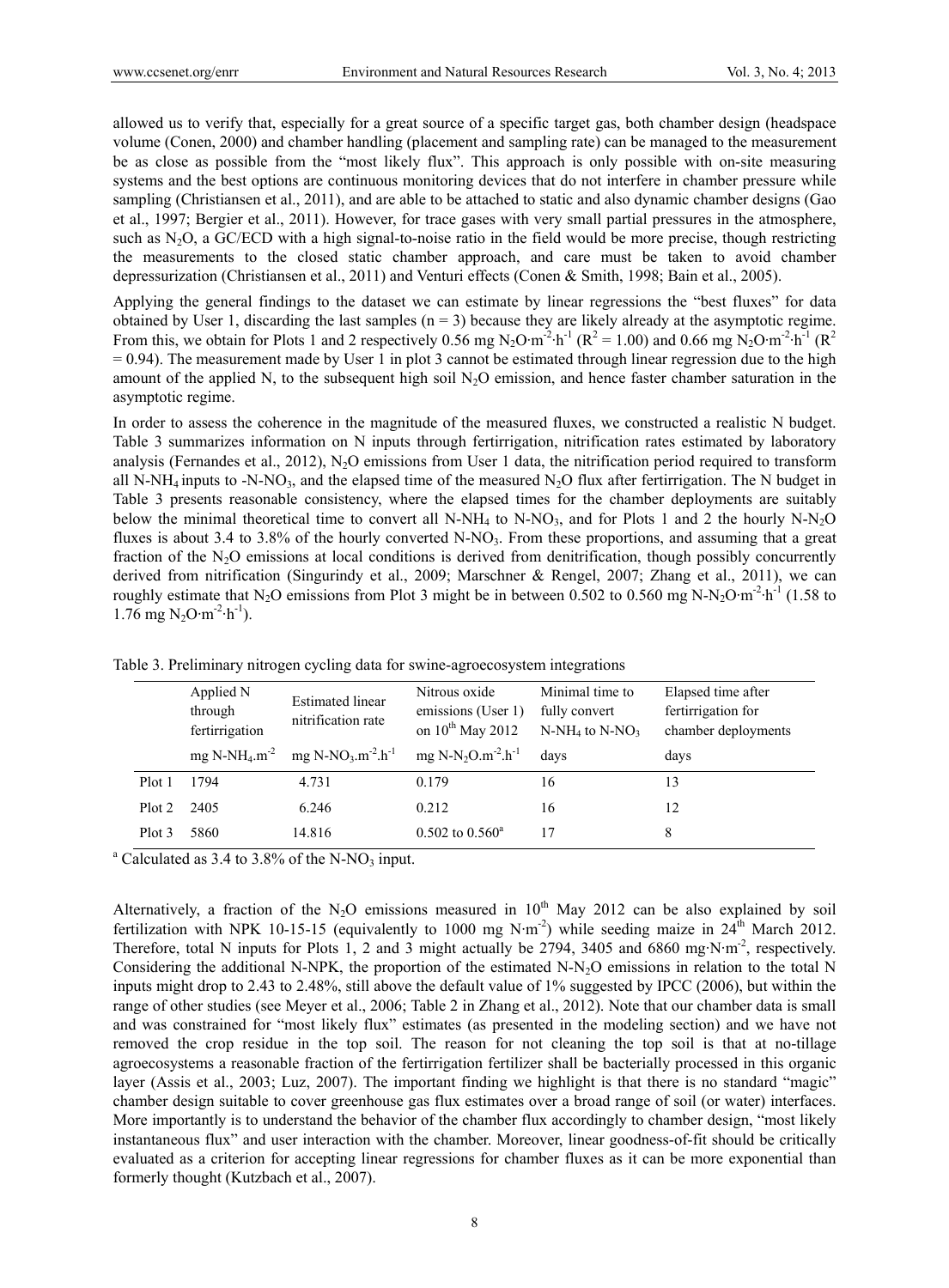#### **Acknowledgements**

This work was partially funded by MCT/CNPq/Repensa, Grant number 562441/2010-7, and Embrapa/Macroprograma2, Grant number 02.11.05.002. Authors also thank Cooasgo, Retificadora Centro Sul, and Brascarbon for the cooperation in the initiative of the long-term demonstration unit. Ivan Bergier thanks important contributions of two anonymous reviewers.

#### **References**

- Assis, E. P. M., Cordeiro, M. A. S., Paulino, H. B., & Carneiro, M. A. C. (2003). Efeito da aplicação de nitrogênio na atividade microbiana e na decomposição da palhada de sorgo em solo de cerrado sob plantio direto. *Pesquisa Agropecuária Tropical, 33*, 107-112. http://www.revistas.ufg.br/index.php/pat/article/view/2362/2339
- Bain, W. G., Hutyra, L., Patterson, D. C., Bright, A. V., Daube, B. C., Munger, J. W., & Wofsy, S. C. (2005). Wind-induced error in the measurement of soil respiration using closed dynamic chambers. *Agriultural Forest and Meteorology, 131*, 225-232. http://dx.doi.org/10.1016/j.agrformet.2005.06.004
- Bergier, I., Goulart, T., Franco, E., Rech, R., Silva, D. S., Oliveira, G. S., … Ribeiro, T. T. (2012). Fertirrigação e Agricultura de Baixa Emissão de Carbono: Resultados do Projeto CNPq/REPENSA em São Gabriel do Oeste. *Embrapa Pantanal: Boletim de Pesquisa, 116*, 31. Retrieved from http://www.cpap.embrapa.br/publicacoes/online/BP116.pdf
- Bergier, I., Novo, E. M. L. M., Ramos, F. M., Mazzi, E. A., & Rasera, M. F. F. L. (2011). Carbon dioxide and methane fluxes in the littoral zone of a tropical savanna reservoir (Corumbá, Brazil). *Oecologia Australis, 15*, 666-681. http://dx.doi.org/10.4257/oeco.2011.1503.17
- Burney, J. A., Davisc, S. J., & Lobella, D. B. (2010). Greenhouse gas mitigation by agricultural intensification. *Procedings of the National Academy Sciences, 107*, 12052-12057. http://dx.doi.org/10.1073/pnas.0914216107
- Chantigny, M. H., Angers, D. A., Rochette, P., Belanger, G., Massé, D. I., & Côté, D. (2007). Gaseous nitrogen emissions and forage nitrogen uptake on soils fertilized with raw and treated swine manure. *Journal of Environmental Quality, 36*, 1864-1872. http://dx.doi.org/doi:10.2134/jeq2007.0083
- Christiansen, J. R., Korhonen, J. F. J., Juszczak, R., Giebels, M., & Pihlatie, M. (2011). Assessing the effects of chamber placement, manual sampling and headspace mixing on CH4 fluxes in a laboratory experiment. *Plant Soil, 343*, 171-185. http://dx.doi.org/10.1007/s11104-010-0701-y
- Conen, F., & Smith, K. A. (1998). A re-examination of closed flux chamber methods for the measurement of trace gas emissions from soils to the atmosphere. *European Journal of Soil Science,* 701-707. http://dx.doi.org/10.1046/j.1365-2389.1998.4940701.x
- Conen, F., & Smith, K. A. (2000). An explanation of linear increases in gas concentration under closed chambers used to measure gas exchange between soil and the atmosphere. *European Journal of Soil Science, 51*, 111-117. http://dx.doi.org/10.1046/j.1365-2389.2000.00292.x
- Davidson, E. A. (2009). Contribution of manure and fertilizer nitrogen to increasing atmospheric nitrous oxide since 1860. *Nature Geosciences, 2*, 659-662. http://dx.doi.org/10.1038/ngeo608
- Davidson, E. A., Savage, K., Verchot, L. V., & Navarro, R. (2002). Minimizing artifacts and biases in chamber-based measurements of soil respiration*. Agricultural Forest and Meteorology, 113*, 21-37. http://dx.doi.org/10.1016/S0168-1923(02)00100-4
- Fernandes, A. H. B. M., Cardoso, M. A., Sousa, R. A. C., Fernandes, F. A., Soares, M. T. S., Crispim, S. M. A., & Lisita, F. (2011). Nitrificação e mineralização de carbono em solos tratados com dejetos de suínos biodigeridos. *Boletim de Pesquisa e Desenvolvimento* (*Centro de Pesquisa Agropecuária do Pantanal), 111*, 15. Retrieved from http://www.cpap.embrapa.br/publicacoes/online/BP111.pdf
- Forster, P., Ramaswamy, V., Artaxo, P., Berntsen, T., Betts, R., Fahey, D. W., ... Van Dorland, R. (2007). Changes in Atmospheric Constituents and in Radiative Forcing. In S. Solomon, D. Qin, M. Manning, Z. Chen, M. Marquis, K. B. Averyt, M. Tignor, & H. L. Miller (Eds.), *Climate Change 2007: The Physical Science Basis. Contribution of Working Group I to the Fourth Assessment Report of the Intergovernmental Panel on Climate Change*. Cambridge: Cambridge University Press. Retrieved from http://www.ipcc.ch/pdf/assessment-report/ar4/wg1/ar4-wg1-chapter2.pdf
- Gao, F., Yates, S. R., Yates, M. V., Gan, J., & Ernst, F. F. (1997). Design, fabrication, and application of a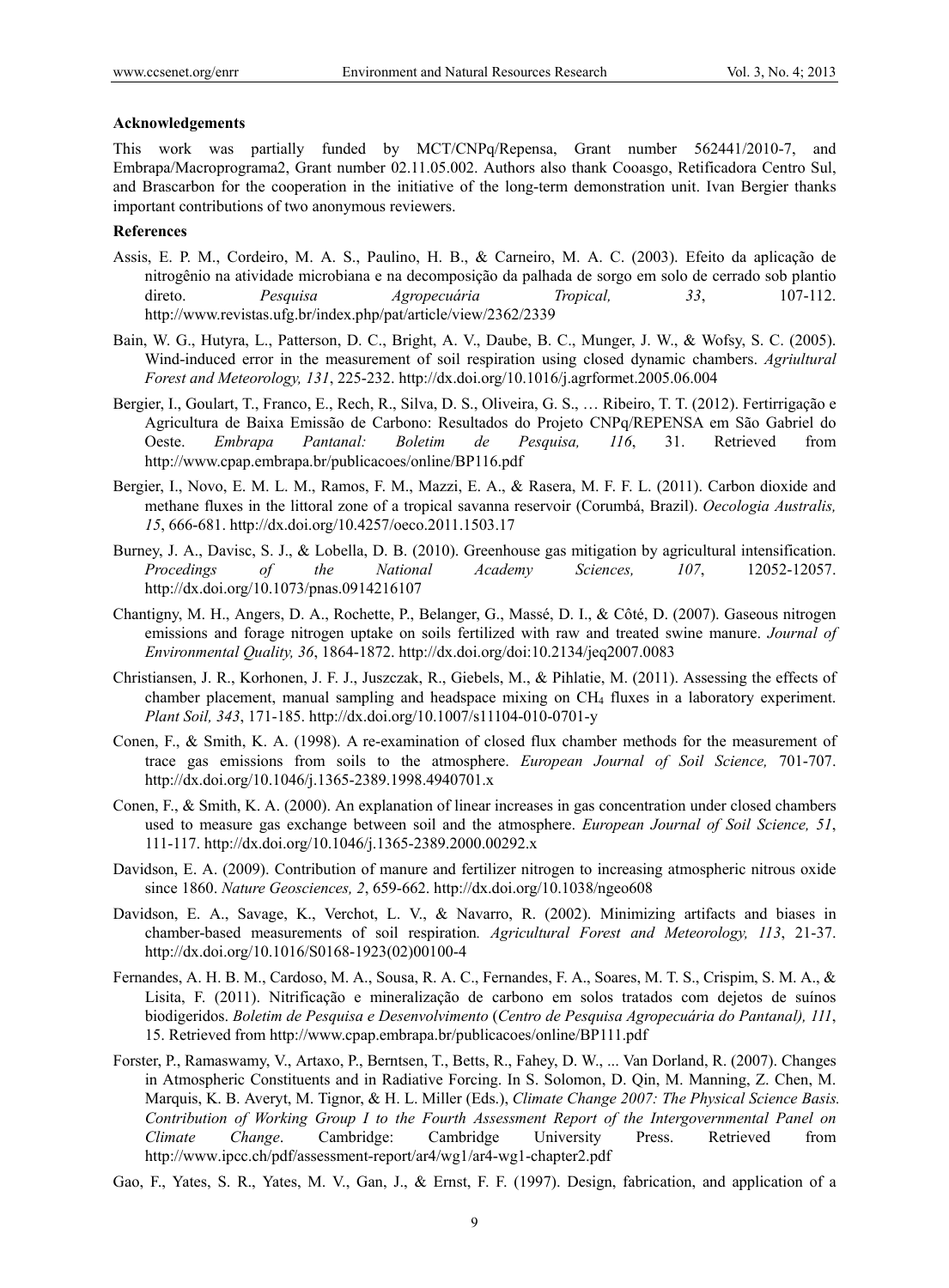dynamic chamber for measuring gas emissions from soil. *Environmental Science and Technology, 31*, 148-153. http://dx.doi.org/10.1021/es9602511

- Hutchinson, G. L., & Livingston, G. P. (2001). Vents and seals in nonsteady-state chambers used for measuring gas exchange between soil and the atmosphere. *European Journal of Soil Science, 52*, 675-682. http://dx.doi.org/10.5194/bg-6-2135-2009
- IPCC. (2006). *2006 IPCC Guidelines for National Greenhouse Gas Inventories, Volume 4: Agriculture, Forestry and Other Land Use.* Retrieved from http://www.ipcc-nggip.iges.or.jp/public/2006gl/pdf/4\_Volume4/V4\_11\_Ch11\_N2O&CO2.pdf
- Kutzbach, L., Schneider, J., Sachs, T., Giebels, M., Nykanen, H. Shurpali, N. J., … Wilmking, M. (2007). CO<sub>2</sub> flux determination by closed-chamber methods can be seriously biased by inappropriate application of linear regression. *Biogeosciences, 4*, 1005-1025. http://dx.doi.org/10.5194/bg-4-1005-2007
- Laville, P., Jambert, C., Cellier, P., & Delmas, R. (1999). Nitrous oxide fluxes from a fertilised maize crop using micrometeorological and chamber methods. *Agricultural and Forest Meteorology, 96*, 19-38
- Luz, L. P. (2007). *Dinâmica do carbono durante a decomposição de palha de trigo marcada com 13C e dejetos líquidos de suínos*. M.Sc. Dissertation. Federal University of Santa Maria, Santa Maria, RS. Retrieved from http://w3.ufsm.br/ppgcs/disserta%E7%F5es%20e%20teses/Disserta%E7%E3o%20Final%20Laura.pdf
- Marschner, P., & Rengel, Z. (2007). *Nutrient cycling in terrestrial ecosystems* (p. 397). Berlin, Germany: Springer.
- Massé, D. I., Talbot, G., & Gilbert Y. (2011). On farm biogas production: A method to reduce GHG emissions and develop more sustainable livestock operations. *Animal Feed Science and Technology, 166,* 436-445. http://dx.doi.org/10.1016/j.anifeedsci.2011.04.075
- Meyer, C. P., Kirkby, C. A., Weeks, I., Smith, D. J., Lawson, S., Fattore, A., & Turner, D. (2006). Nitrous oxide production from irrigated maize cropping in the Murrumbidgee irrigation area: impacts of crop residue management systems. *Water to Gold; Proceedings of the Maize Association of Australia 6th Triennial Conference* (HumphreysE, O'KeeffeK, HutchingsN & GillR, Eds.). Maize Association of Australia, Darlington Point, New South Wales (pp. 161-167).
- Oenema, O. (2005). Trends in global nitrous oxide emissions from animal production systems. *Nutrient Cycling in Agroecosystems, 72*, 51-65. http://dx.doi.org/10.1007/s10705-004-7354-2
- Rieger, L. O. (2006). Motor estacionário modificado para gás metano (*Modified stacionary engine to methane gas*). INPI. Brazilian Pending Patent number MU8602925-8, 06/11/2006.
- Rochette, P. (2011). Towards a standard non-steady-state chamber methodology for measuring soil N<sub>2</sub>O emissions. *Animal Feed Sci. Tech., 166*, 141-146. http://dx.doi.org/10.1016/j.anifeedsci.2011.04.063
- Singurindy, O., Molodovskaya, M., Richards, B. K., & Steenhuis, T. S. (2009). Nitrous oxide emission at low temperatures from manure-amended soils under corn (*Zea mays* L.). *Agriculture, Ecosystems and Environment, 132*, 74-81.
- Sutton, M.A., Oenema, O., Erisman, J.W., Leip, A., Van Grinsven, H., & Winiwarter, W. (2011). Too much of a good thing. *Nature, 472*,159-161. http://dx.doi.org/10.1038/472159a
- Velthof, G. L., Kuikman, P. J., & Oenema, O. (2003) Nitrous oxide emissions from animal manure applied to soil under controlled conditions. *Biology and Fertiity of Soils,* 221-230. http://dx.doi.org/10.1007/s00374-003-0589-2
- Wang, K., Zheng, X., Pihlatie, M., Vesala, T., Liu, C., Haapanala, S., … Liu, H. (2013). Comparison between static chamber and tunable diode laser-based eddy covariance techniques for measuring nitrous oxide fluxes from a cotton field. *Agricultural and Forest Meteorology, 171*, 9-19.
- Zhang, Y., Liu, J., Mu, Y., Xu, Z., Pei, S., Lun, X., & Cai, F. (2011). Emissions of nitrous oxide, nitrogen oxides and ammonia from a maize field in the North China Plain. *Atmospheric Environment, 45*, 2956-2961.
- Zhang, Y., Liu, J., Mu, Y., Xu, Z., Pei, S., Lun, X., & Zhang, Y. (2012). Nitrous oxide emissions from a maize field during two consecutive growing seasons in the North China Plain. *Journal of Environmental Sciences, 24*, 160-168.